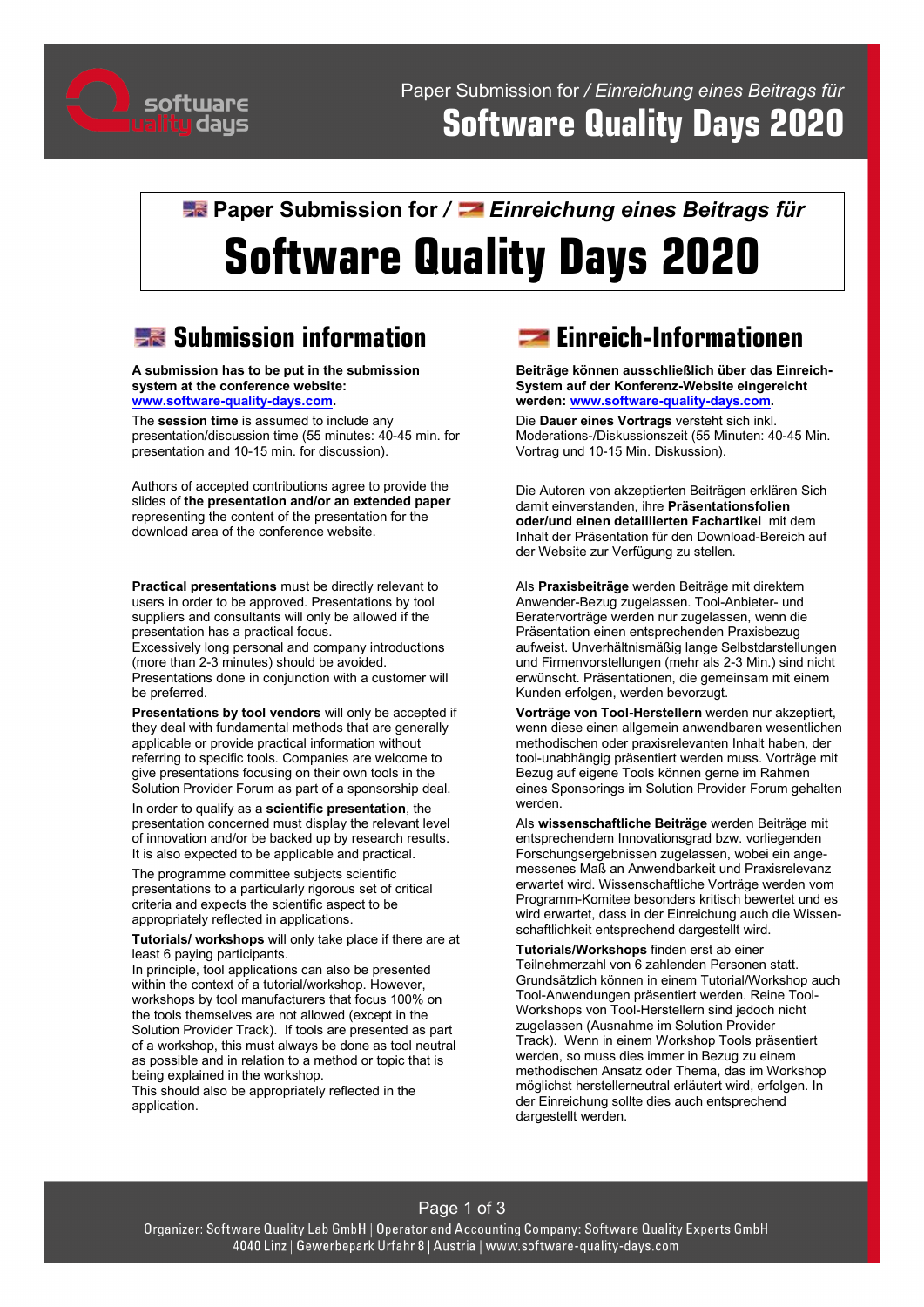

# Paper Submission for */ Einreichung eines Beitrags für*  **Software Quality Days 2020**

#### **Positioning of your presentation**

Your choice of topic will be referred to the programme committee for approval. It is not possible to "book" a specific day or track at the conference. If accepted, your presentation will be allocated to the most suitable section of the programme.

#### **Co-Speakers / Speaker changes:**

A maximum of 2 speakers per presentation will be accepted.

Speakers can only be changed before the completion of the conference program (approx. beginning of Sept.). A **substitute speaker** has to be nominated on shortdated absence of a speaker.

**Deadlines for submission and accepted file formats** Refer t[o www.software-quality-days.com](http://www.software-quality-days.com/)

### **Benefits for speakers**

- **Invitation to the pre conference dinner** on the evening before the conference for the main and cospeaker.
- **Free attendance for both conference days** for 1 speaker/presentation. The second speaker will also get free attendance for

the conference if he/she is a customer (not from the same company or a consultant).

Further speakers will be able to attend the conference at a preferential rate (early-bird partner price) in this case.

- The **3 best rated speakers** (excluding keynote speakers) will obtain a **free ticket for the next software quality days conference**.
- **Travel cost subsidy** for one lecturer per presentation in the practical tracks and workshops (except exhibitors):
- Vienna and surrounding area (up to 50 km): 0,-
- Austria (excluded Vienna and surrounding area, Tyrol and Vorarlberg): EUR 100,-
- Germany, Switzerland, Tyrol+Voralberg, Czech Republic, Slovakia, Hungary, Slovenia, South Tyrol: EUR 250,-
- Other regions in Europe: EUR 400,-
- Outside of Europe: EUR 800,-

All information including sales tax. Payment will be made after sending and after verification of a corresponding invoice by the organizer. **In order to receive the travel allowance, the country of origin / city must already be announced at the submission!** After accepting a contribution, no travel allowance will be granted or changed.

 **Workshop bonus:** If a workshop takes place with at least 6 paying attendees, the lecturers get an overall workshop bonus of EUR 250,-. If a workshop takes place with at least 12 paying attendees, the lecturers get an overall workshop bonus of EUR 500,-. The workshop bonus is only paid once per workshop independently of the number of lecturers.

#### **Positionierung des Beitrags**

Ihre Auswahl ist eine Empfehlung für das Programm-Komitee. Eine Anmeldung für einen bestimmten Tag oder Track der Konferenz ist nicht möglich. Ihr Vortrag wird bei Akzeptanz im Rahmen der Programmerstellung dem am besten passenden Track zugeteilt.

#### **Co-Vortragende / Vortragenden-Änderung:**

Es werden maximal 2 Vortragende für einen Vortrag zugelassen.

Vortragende können nur bis zur Fertigstellung des Programms (ca. Anfang Sept.) geändert werden.

Bei kurzfristigem Ausfall eines Sprechers ist ein **Ersatz-Sprecher** bekannt zu geben.

**Einreichfristen und akzeptierte Dateiformate** Siehe Website [www.software-quality-days.com](http://www.software-quality-days.com/)

# **Vorteile als Beitragender**

- Der Haupt- und Co-Speaker des Vortrags ist zum **Pre-Conference Dinner** am Vorabend der Konferenz eingeladen.
- **Ein Gratis-Konferenzticket** für 1 Vortragenden pro Präsentation.

Wenn der zweite Vortragende ein Anwender ist (nicht faus demselben Unternehmen und kein Berater), erhält der zweite Vortragende ebenfalls ein Gratis-Konferenzticket.

Andernfalls können weitere Vortragende an der Konferenz zu ermäßigten Teilnehmerkonditionen (Early-Bird Partnerpreis) teilnehmen.

- Die **3 besten Vortragenden** (ausgenommen Keynote-Vortragende) erhalten ein **Gratis-Ticket für die nächste Software Quality Days Konferenz**.
- **Reisekostenzuschuss** für einen Vortragenden pro Vortrag in den Practical Tracks und Workshops (ausgenommen Aussteller):
	- Wien und Umgebung (bis 50 km): EUR 0,-
- Österreich (ausgenommen Wien, Wien-
- Umgebung, Tirol und Vorarlberg): EUR 100,-
- Deutschland, Schweiz, Tirol, Voralberg, Ungarn, Tschechien, Slowakei, Slowenien, Südtirol: EUR 250,-
- Restliches Europa: EUR 400,-
- Außerhalb Europas: EUR 800,-

Alle Angaben inkl. Umsatzsteuer. Die Zahlung erfolgt nach Zusenden und nach Prüfung einer entsprechenden Rechnung durch den Veranstalter. **Um den Reisekostenzuschuss zu erhalten, muss das Herkunftsland/-stadt bereits bei der Beitragseinreichung bekannt gegeben werden!** Nach Akzeptieren eines Beitrags wird kein Reisekostenzuschuss mehr gewährt oder verändert.

 **Workshop Bonus:** Wenn ein Workshop mit mindestens 6 zahlenden Teilnehmern stattfindet, erhalten die Vortragenden insgesamt einen Workshop-Bonus von EUR 250,-. Wenn ein Workshop mit mindestens 12 zahlenden Teilnehmern stattfindet, erhalten die Vortragenden insgesamt ein Workshop-Bonus von EUR 500,-. Der Bonus wird je Workshop nur einmal gewährt, unabhängig von der Vortragenden-Anzahl.

Page 2 of 3